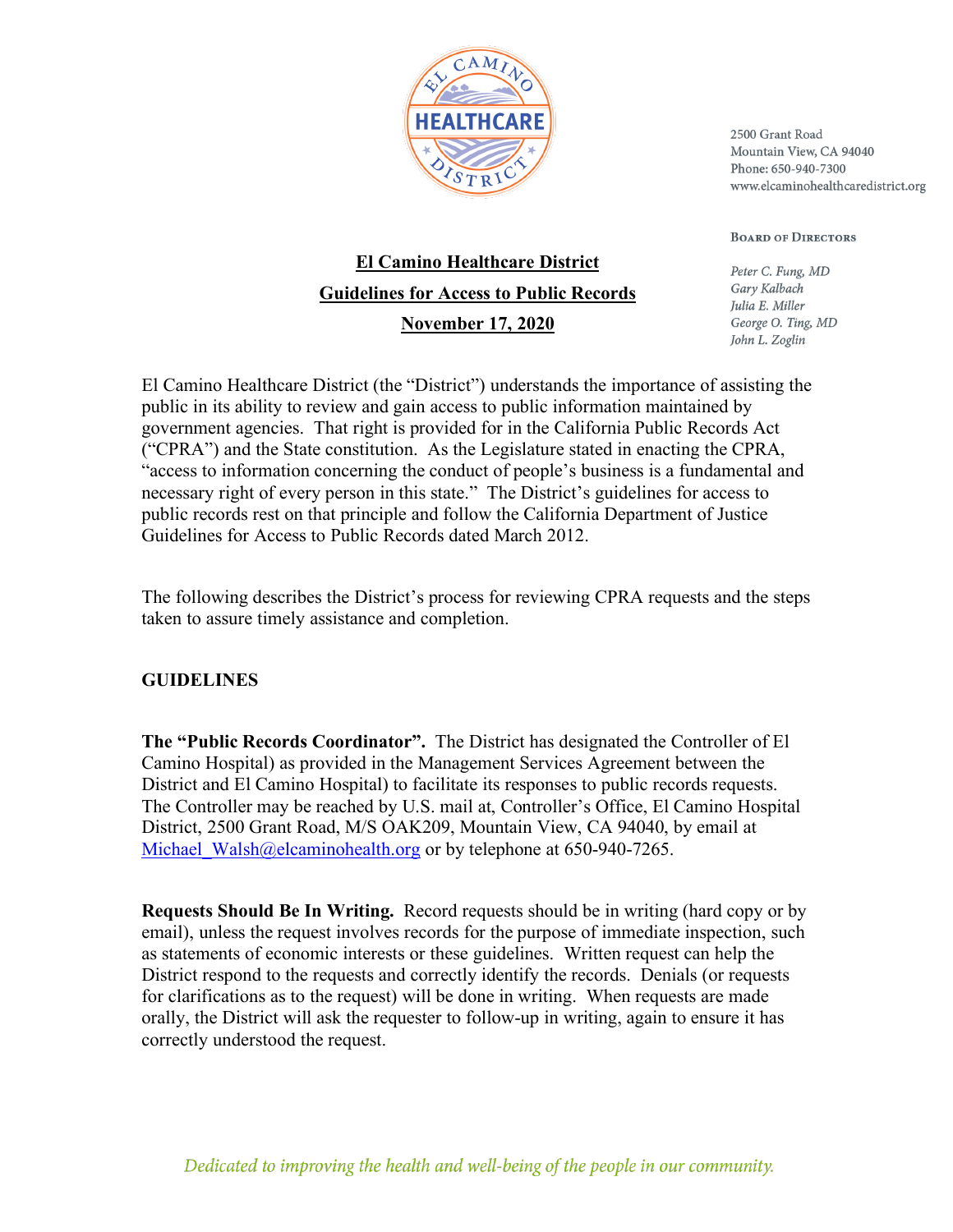**Records Defined.** "Records" include any writing owned, used, maintained by the District in its conduct of official business. Writings include information recorded or stored on paper, computer, email, or audio or visual tapes.

**Identifying Records.** In order to assist the District provide records promptly, requests should provide very specific information about the records they seek. When a record cannot be identified by name, the requester should attempt to be as specified as possible in describing the record, based on its content and, where possible, the date or date ranges for which information is requested.

When a request is not sufficiently specific, the District will assist the requester to identify the information being sought, describe how records that may be requested are stored, and provide suggestions on how to overcome the practical barriers to disclosure.

**Inspection of Public Records.** Public records maintained by the District shall be available for inspection during the District's regular business hours. Members of the public are not required to give notice in order to inspect records at the District's offices during normal working hours. However, if the request requires retrieval, review or redaction of records, a mutually agreeable time will be established for the inspection of the records. Requests for Statements of Economic Interests, this Public Records Guidelines or District publications usually can be provided quickly. Requests for other records may take more time because the records must be located, reviewed for exempt information and copied. The District makes numerous publications and many records are freely available on its website: www.elcaminohealthcaredistrict.org.

In order to prevent records from being lost, damaged or destroyed during an inspection, the District may determine the location of, and may monitor, the inspection.

**Processing Requests for Copies of Records.** When requested records cannot be produced immediately, the District will, within 10 days after receipt of the requests, inform the requester of its determination regarding disclosure and the reason(s) for the determination. The initial 10-day period may be extended for up to an additional 14 days if the District needs to:

- Inspect and/or retrieve voluminous records
- $\bullet$  Consult with others knowledgeable of the request
- Construct a computerized report to extract requested information

The District will provide records within the 10-day period or as quickly as they can be made available. If disclosure cannot be made within the 10-day period, the District will notify the requester in writing that every effort will be made to provide them within a reasonable amount of time given the depth and scope of the request.